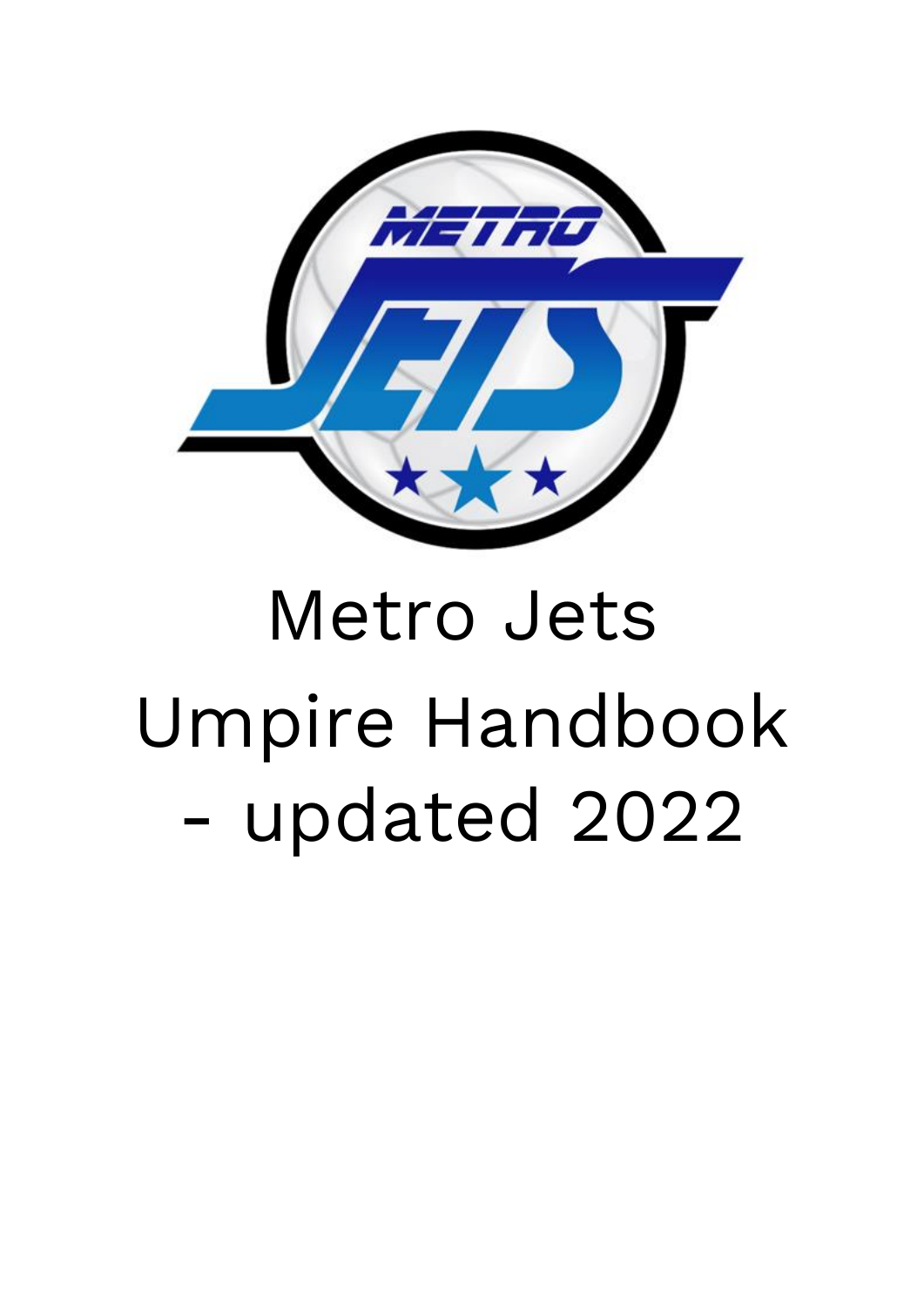# **Contents**

| Welcome to the Metro Jets                | 3              |
|------------------------------------------|----------------|
| Mission                                  |                |
| Vision                                   |                |
| Our commitments                          |                |
| Metro Jets office bearers 2022           | $\overline{4}$ |
| Umpiring at Metro Jets Netball Club      | 5              |
| Metro Jets umpiring coordinator          |                |
| Requirements and pre-requisites          |                |
| Payments                                 |                |
| Commencing umpiring                      | $\overline{7}$ |
| Why umpire?                              |                |
| Process within Metro Jets                |                |
| Umpiring in South Australia              | 8              |
| Coloured Shirt program                   |                |
| Updating umpire level                    |                |
| Umpiring code of behaviour               |                |
| Metro Jets expectations                  | 9              |
| Matches and training information         | 10             |
| Match day roles                          | 10             |
| International Netball Federation (INF) - | 11             |
| official rule update                     |                |
| 2019 official rule amendment             |                |
| summary                                  |                |
| 2019 Net Set Go - Set rules              |                |
| National umpire development framework    | 12             |
|                                          |                |

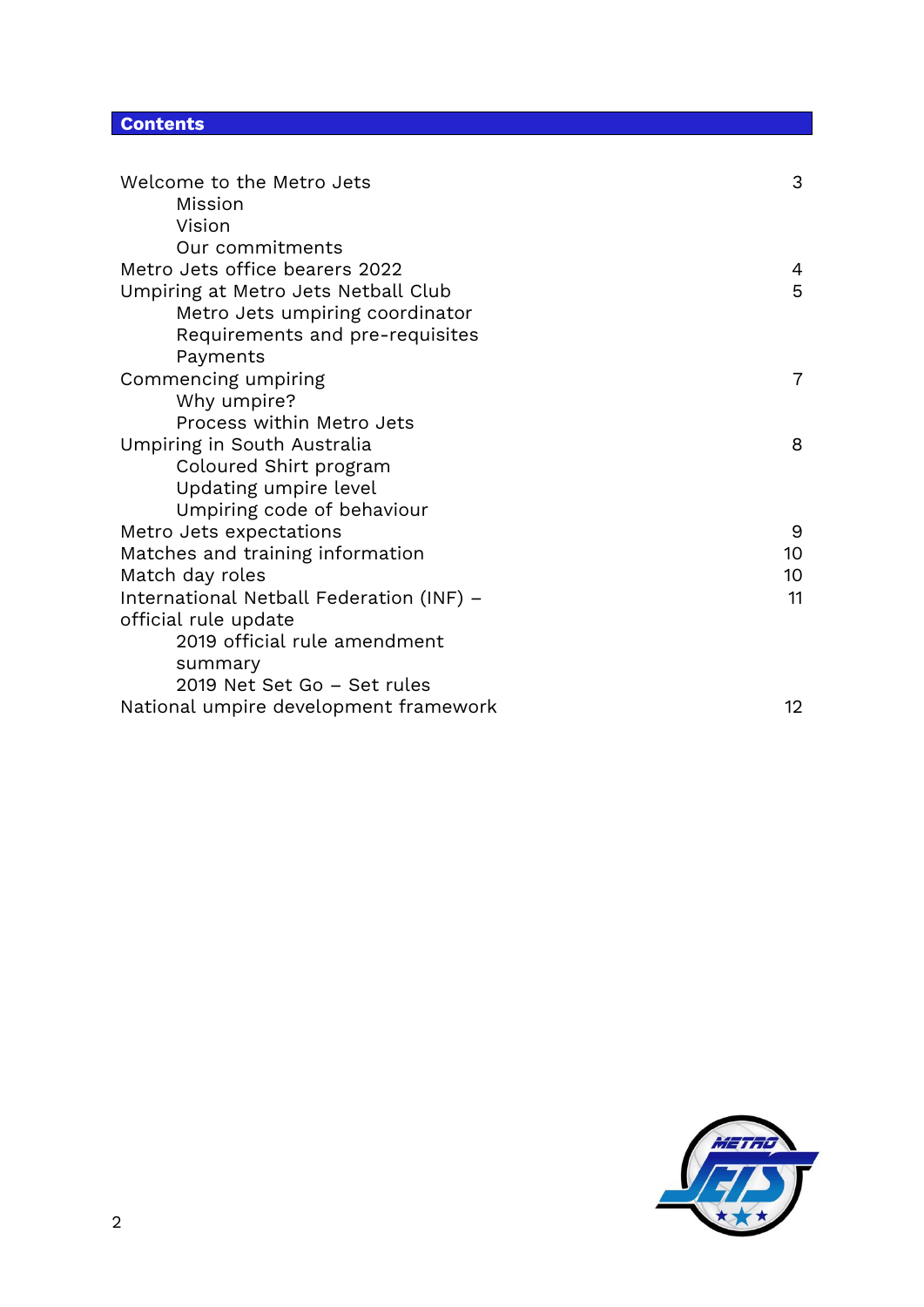# **Welcome to Metro Jets**

The Metro Jets Netball Club, formerly Western Jets Netball Club, was founded in 1995, participates in South Australia's elite netball competitions: the Netball SA Premier League; the Adelaide Metropolitan Netball Division and the City Night Division, all of which are hosted at Priceline Stadium, home of the Adelaide Thunderbirds.

Despite still being relatively new, Metro Jets continues to grow and experience success across their grades. In 2014, Metro Jets were endorsed as one of eight Premier League Clubs to compete at the highest level in South Australia, becoming a true 'Pathway Club' to the Adelaide Thunderbirds.

Metro Jets are extremely proud of the growth and development achieved in their short history. The club has developed a strong, supportive, and professional environment of exceptional standards that aims to inspire and promote players, coaches and umpires to reach their full potential.

Today, Metro Jets proudly field over 25 teams in Netball SA's elite competitions, making us a 'Club of Choice' in South Australia.

Go Jets!

# Mission

We strive to develop, promote, and encourage our players, coaches, umpires, and officials to reach their full potential.

# Vision

To be a successful high-performance pathway club in South Australia.

# Our commitments

Our commitments that underpin our Vision and Mission are to:

- Promote and actively encourage fair play from all involved with the club
- Build the best possible environment for our players, members, and the wider community
- Always act with integrity and transparency and provide best business practices for all our stakeholders.

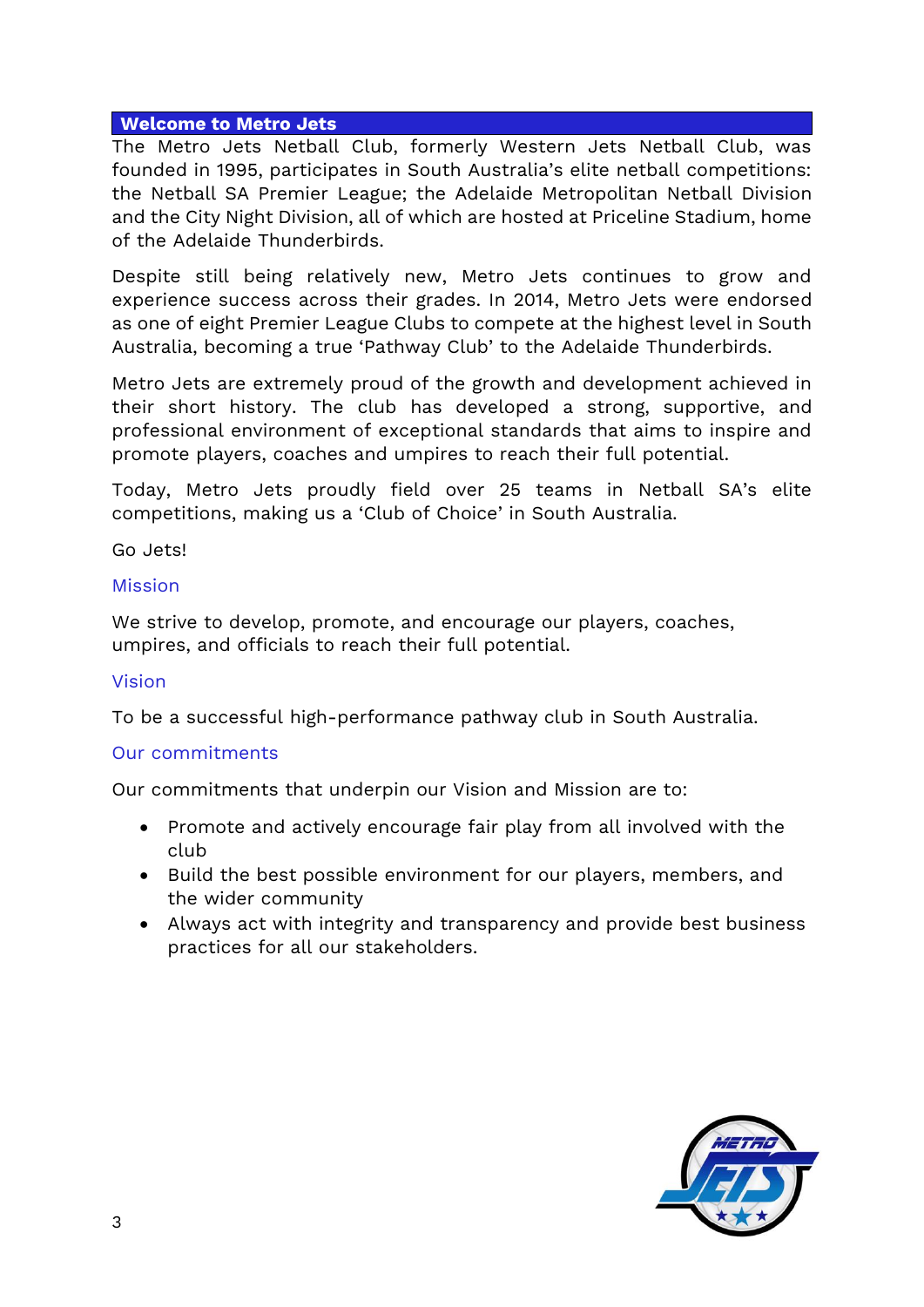#### **Metro Jets office bearers 2022** Metro Jets Netball Club

Address: PO Box 367, Woodville, SA, 5022 Website: [www.metrojets.com.au](http://www.metrojets.com.au/) Bank details: Metro Jets Netball Club

BSB: 105 018 Acc: 080 324 740

#### Club president

Rachael McLeod Email: [president@metrojets.com.au](mailto:president@metrojets.com.au)

#### Vice president

Judith Dingwall

Email: [vicepresident@metrojets.com.au](mailto:vicepresident@metrojets.com.au)

#### Club secretary

Katrina Wood Email: [secretary@metrojets.com.au](mailto:secretary@metrojets.com.au) Phone: 0418 472 536

#### Club treasurer

Brenda Dombi Email: [treasurer@metrojets.com.au](mailto:treasurer@metrojets.com.au) Phone: 0412 824 828

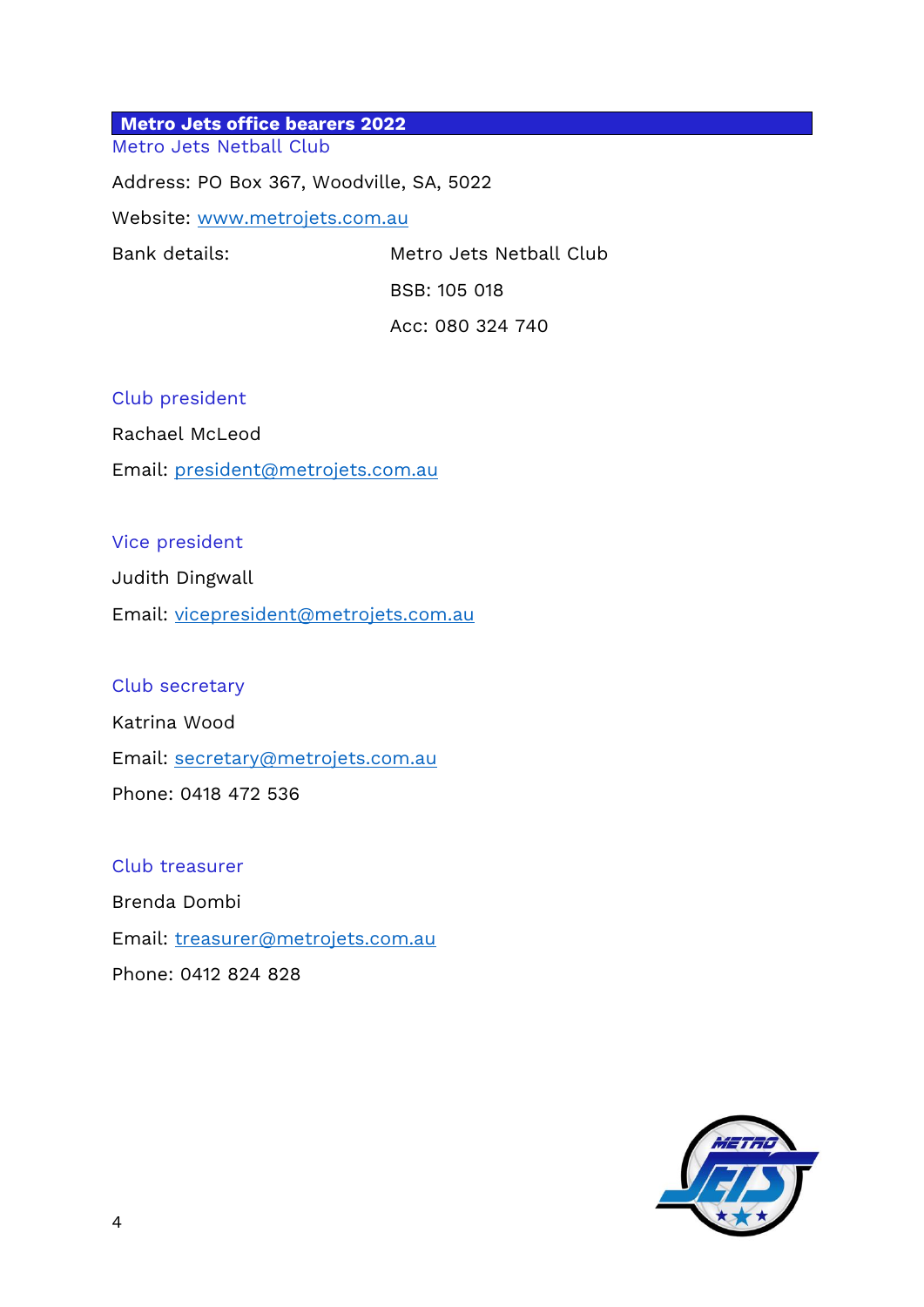**Umpiring at Metro Jets Netball Club** Metro Jets umpiring coordinator

Caitlin North

Email: [umpires@metrojets.com.au](mailto:umpires@metrojets.com.au)

Phone: 0415 756 606

Metro Jets coloured shirt program coordinator

Leah Dunn

Email: [umpires@metrojets.com.au](mailto:umpires@metrojets.com.au)

Phone: 0478 043 622

The role of the umpire coordinator and coloured shirt program coordinator is as follows:

- Actively seek, support, and develop club umpires
- Arrange appropriate umpires for: match day; trials/training sessions; and practice matches
- Provide umpiring experience and mentoring in club
- Organise training & development of umpires and arrange Club support when needed
- Record the number of games umpired by each umpire and liaise with treasurer re: payment

Should any issues or queries arise during the season, please contact the appropriate coordinator on the above contact details.

# Requirements and pre-requisites

Become an umpire in 6 easy steps, as outlined on the Netball SA website [\(https://sa.netball.com.au/become-an-umpire\)](https://sa.netball.com.au/become-an-umpire)

- 1. Become a registered member of Netball SA through the Coaches and Umpires Association
- 2. Purchase a Rule Book [\(https://sa.netball.com.au/netball-sa-shop\)](https://sa.netball.com.au/netball-sa-shop)

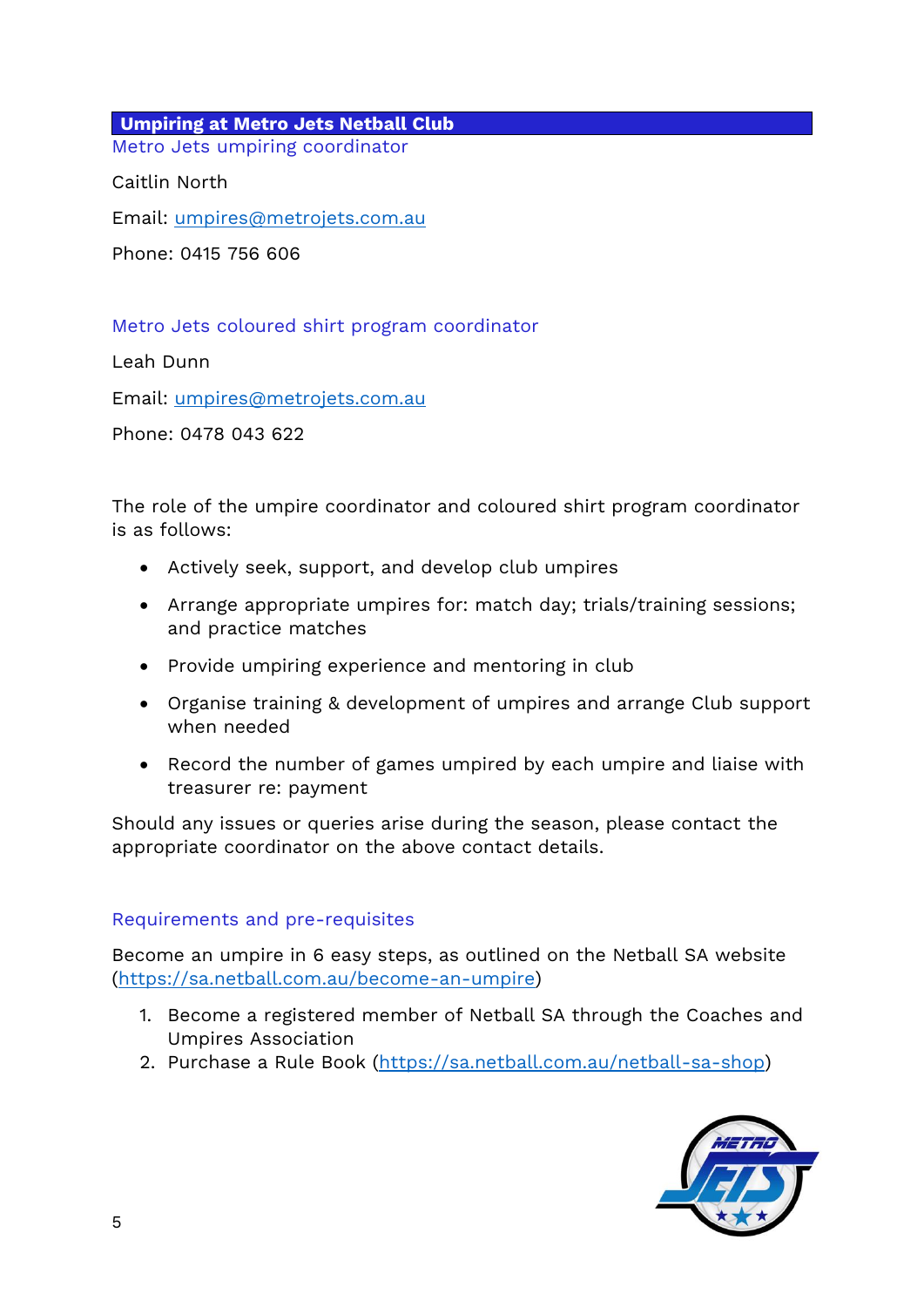- 3. Sit the Rules of Netball Theory Exam online and achieve a passing mark of 70% or above [\(https://sa.netball.com.au/rulesofnetballtheoryexam\)](https://sa.netball.com.au/rulesofnetballtheoryexam)
- 4. Attend a Beginners Umpires Workshop through Netball SA [\(https://sa.netball.com.au/events#187\)](https://sa.netball.com.au/events#187)
- 5. Complete the Foundation Umpire Education Course [\(https://sa.netball.com.au/foundationumpireeducationcourse\)](https://sa.netball.com.au/foundationumpireeducationcourse)
- 6. Email through to the club secretary or Coloured Shirt Program Coordinator to start your umpiring journey with Metro Jets!

# Payments

Umpires are reimbursed for their commitment to officiate on match day, in line with current guidance from Netball SA. Payments do vary per club, however, are reviewed frequently. Metro Jets umpires receive a direct debit fortnightly. Please see payment schedule below:

| Accreditation   | Payment per game (\$) |
|-----------------|-----------------------|
| Unbadged        | 25                    |
| $\vert$ C badge | 30                    |
| B badge         | 35                    |
| A badge         | 40                    |

#### **Commencing umpiring**

Umpiring is an integral component of netball. Umpires apply the rules to the best of their ability, without fear or favour, making decisions in the best interests of the game. Skilled umpiring enhances the game by complementing and encouraging skilled play, for the enjoyment of all participants and spectators alike.

# Why umpire?

Have you ever considered the benefits of becoming an umpire?

Umpiring provides you with so much more than just the ability to officiate the rules of the game. It can make you feel:

- Connected Umpiring is a great way to make new friends and be part of the vibrant netball community.
- Respected Umpires facilitate a safe, fair, and enjoyable environment for netball players. Umpiring develops skills that can be used for life: communication, resilience, and leadership.

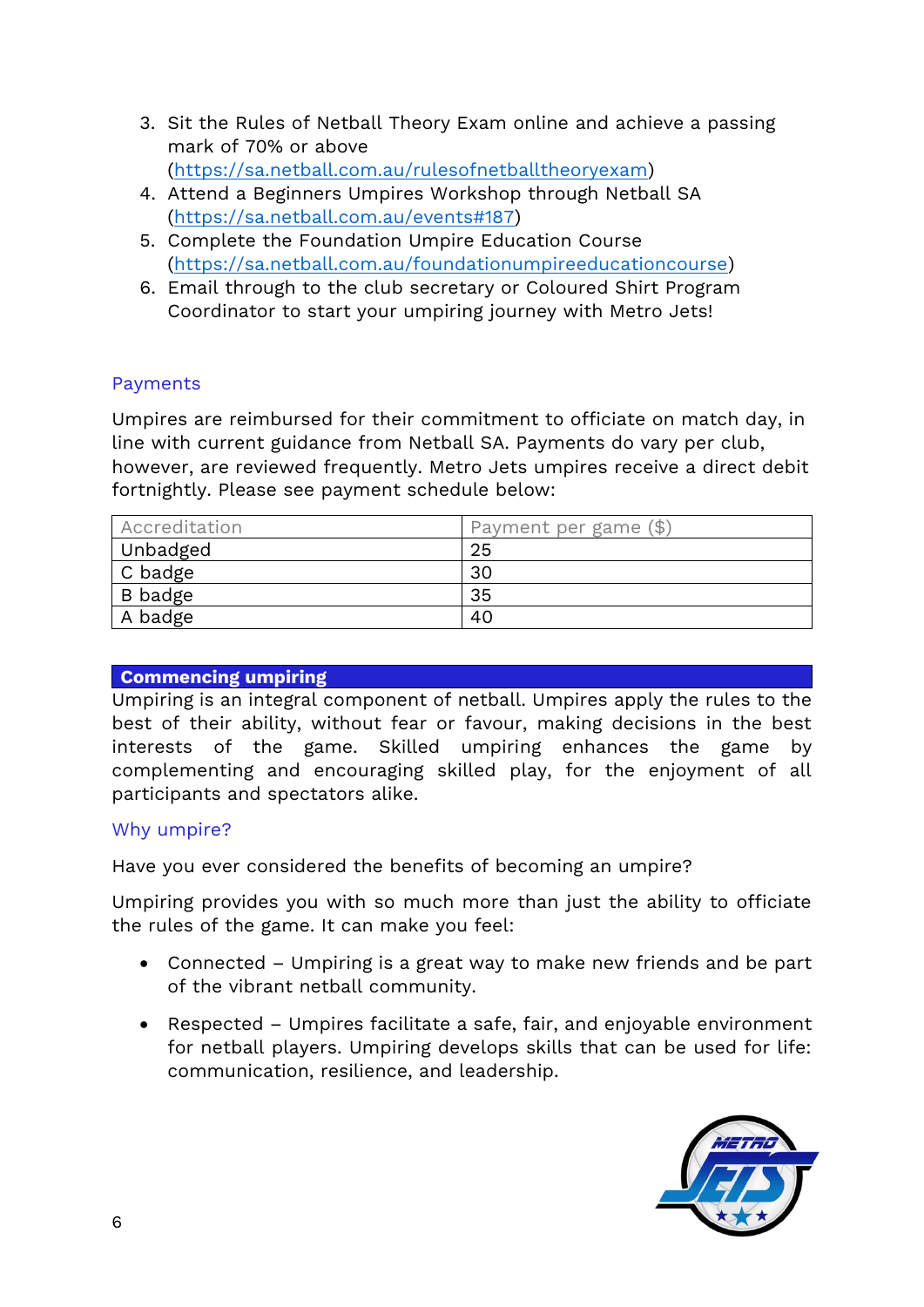• Energised – Umpiring lets you experience the thrill of the game, contributes towards maintaining a healthy lifestyle and offers a pathway to participate in sport at the highest level.

Process within Metro Jets

Refer to page 6 for "requirements and pre-requisites".

To express your interest in umpiring for Metro Jets Netball Club, please contact [secretary@metrojets.com.au](mailto:secretary@metrojets.com.au) or [umpires@metrojets.com.au.](mailto:umpires@metrojets.com.au)

You will be directed to purchase white attire (shorts or skirt, top, jacket) and a metal whistle.

Opportunities will be available to have on and off-court practice, prior to umpiring on game day.

#### **Umpiring in South Australia**

Netball SA provides a range of development programs for umpires of all levels. Opportunities exist for umpires at association, regional, state, and national levels.

The Netball Australia umpire accreditation system is a structured pathway based on umpiring courses, Rules in Action, and practical umpiring instruction through an experience mentor system. The accreditation system leads to a practical assessment in a 4-tiered system of badges, namely C, B, A and the highest national award the AA.

# Coloured Shirt Program

The Coloured Shirt Program is an initiative, developed by Netball SA and the Office of Recreation and Sport, where new or inexperienced officials where a coloured shirt that makes them easily recognisable. The primary objective is for people to identify these officials as "leaners" and understand that they may make mistakes and that harassment to these umpires will not be tolerated. The secondary objective of this initiative is to provide mentoring and support to the umpire.

There are several pre-requisites for umpire participants – have less than two years umpiring experience, be unbadged, be a current member of the Coaches/Umpires Association and be willing to align their umpire development with the Netball Australia pathway by completing the relevant prerequisites.

Updating umpire level

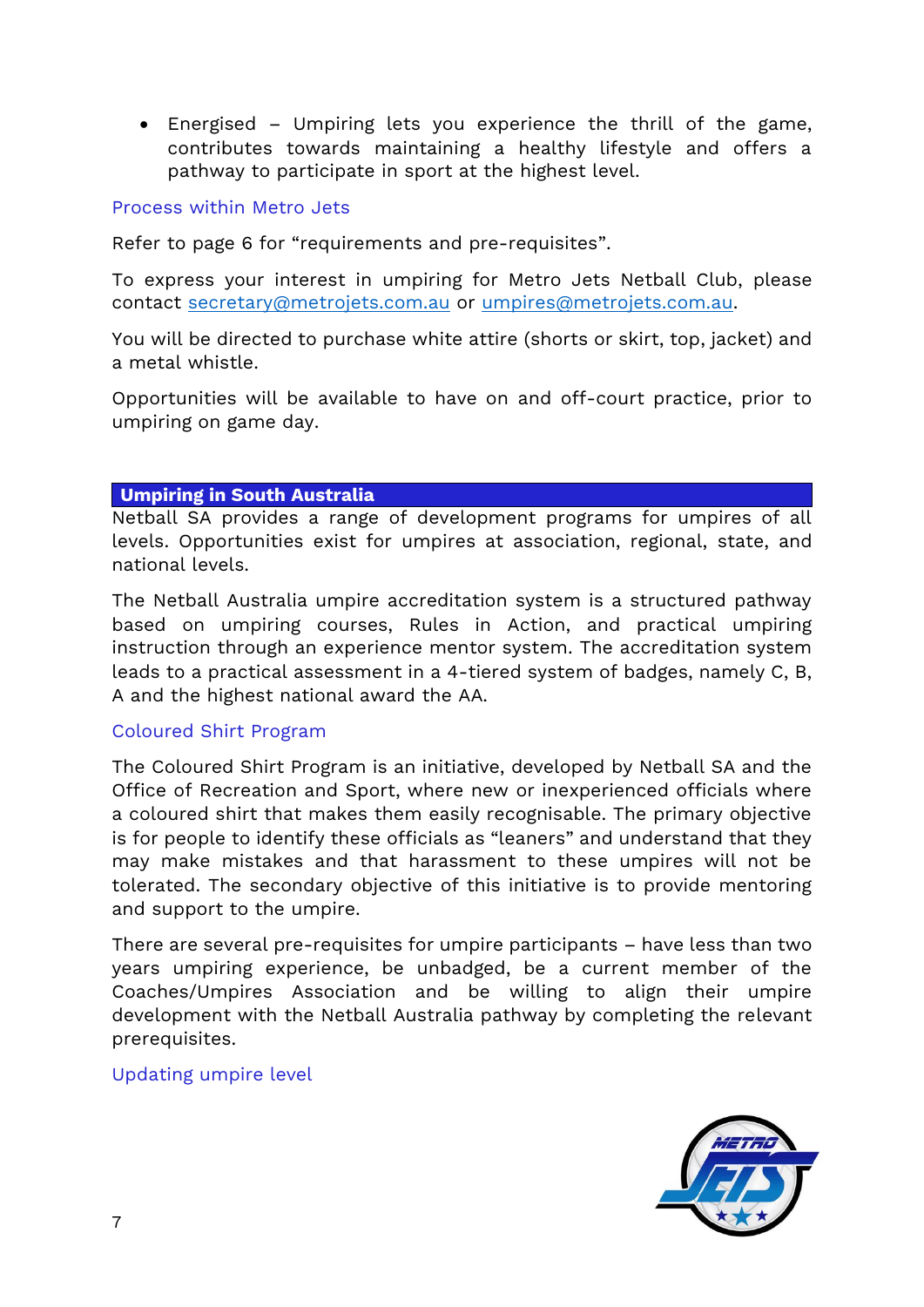To update an 'on court' umpire accreditation, an umpire must attain a higher badge level, or attend at leave one professional umpire education unit (theory examination, rules in action or umpire course) within six years of obtaining a badge.

An experienced umpire, regardless of badge level, who is returning to umpiring, may update as above. However, in accordance with normal practise, umpire allocation will be based on performance.

Umpire presenters and testers that are no longer umpiring must hold a current (within the last 4 years) Rules of Netball Theory Exam pass mark relevant to their badge level to be eligible to present and/or test as part of the National Umpire Accreditation System.

They can be found here" [https://netball.com.au/sites/default/files/2019-](https://netball.com.au/sites/default/files/2019-06/Umpire-update-criteria.pdf) [06/Umpire-update-criteria.pdf](https://netball.com.au/sites/default/files/2019-06/Umpire-update-criteria.pdf)

# Umpiring code of behaviour

In addition to Netball Australia's General Code of Behaviour, you must meet the following requirements regarding your conduct during any activity held by or under the auspices of Netball Australia, Member Organisation or Associates in your role as an umpire.

- 1. Umpire in accordance with the Official Rules of the Game
- 2. Treat all players, coaches, match officials and other umpires with respect
- 3. Place the safety and welfare of the players above all else
- 4. Ensure the court and its surrounds are complaint with the rules
- 5. Take appropriate action to manage dangerous play
- 6. Maintain a high standard of personal behaviour always
- 7. Be a positive role model through behaviour and personal appearance projecting a favourable image of netball and umpiring always
- 8. Be courteous, respectful, and open to discussion and interaction
- 9. Maintain or improve your current performance level and seek continual improvement

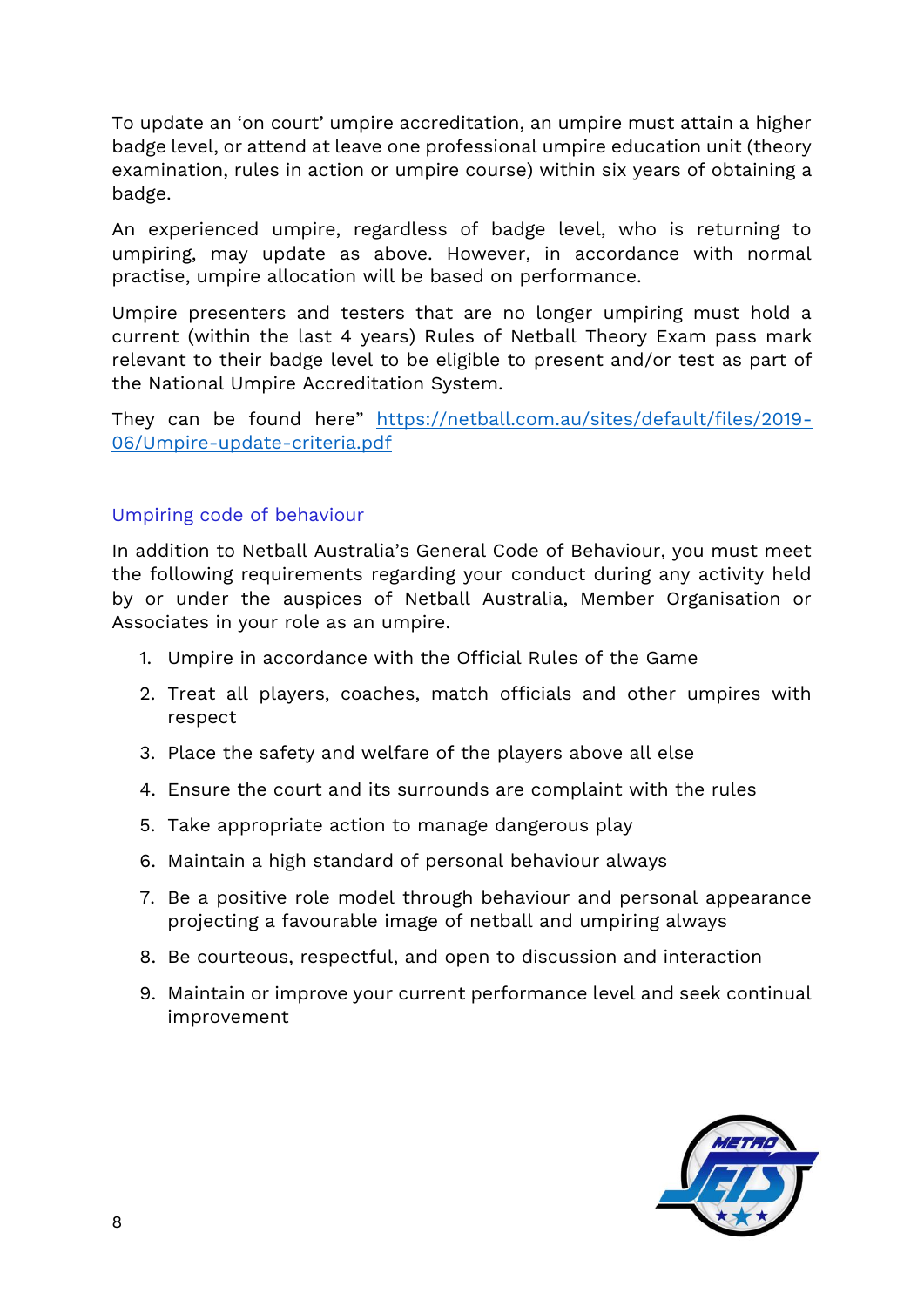#### **Metro Jets expectations**

The Metro Jets Netball Club has expectations for all players, coaches, umpires, and spectators are as follows:

- Respect all opposition players, coaches, umpires, and spectators
- Respect all Jets players, coaches, umpires, spectators, and committee
- Remember that players participate for pleasure and winning is only part of the fun
- Operate within the rules and spirit of the sport
- Make the experience for all players, coaches, umpires, and spectators a positive experience
- All players to have equal court time where possible during minor round matches
- Display control, respect, and professionalism to all involved in the sport
- Any physical contact with a young player should be appropriate to the situation and necessary for the player's skill development
- Respect the rights, dignity and worth of every person regardless of their gender, ability, cultural background, or beliefs
- Show concern and caution towards sick and injured players, follow the advice of a physician when determining whether an injured player is ready to commence training or matches
- At all times, represent the Club with dignity and sportsmanlike behaviour
- Support the Club and its members at trainings, matches and Club functions.

# Expectation of players towards umpires

The club would like players to be aware of several items regarding player/umpire relationships.

- It is essential that players learn to listen to the umpire for directions during the match, not the coach (or parents/spectators)
- All players benefit from learning the skill of adapting their game to the umpires they have. At times it seems bad calls are made by the umpires, but being a good sport means taking the bad decisions with the good
- Remember to use the correct protocol to address concerns about umpiring. During a break, the Captain (and ONLY the Captain) may approach the umpires to discuss concerns

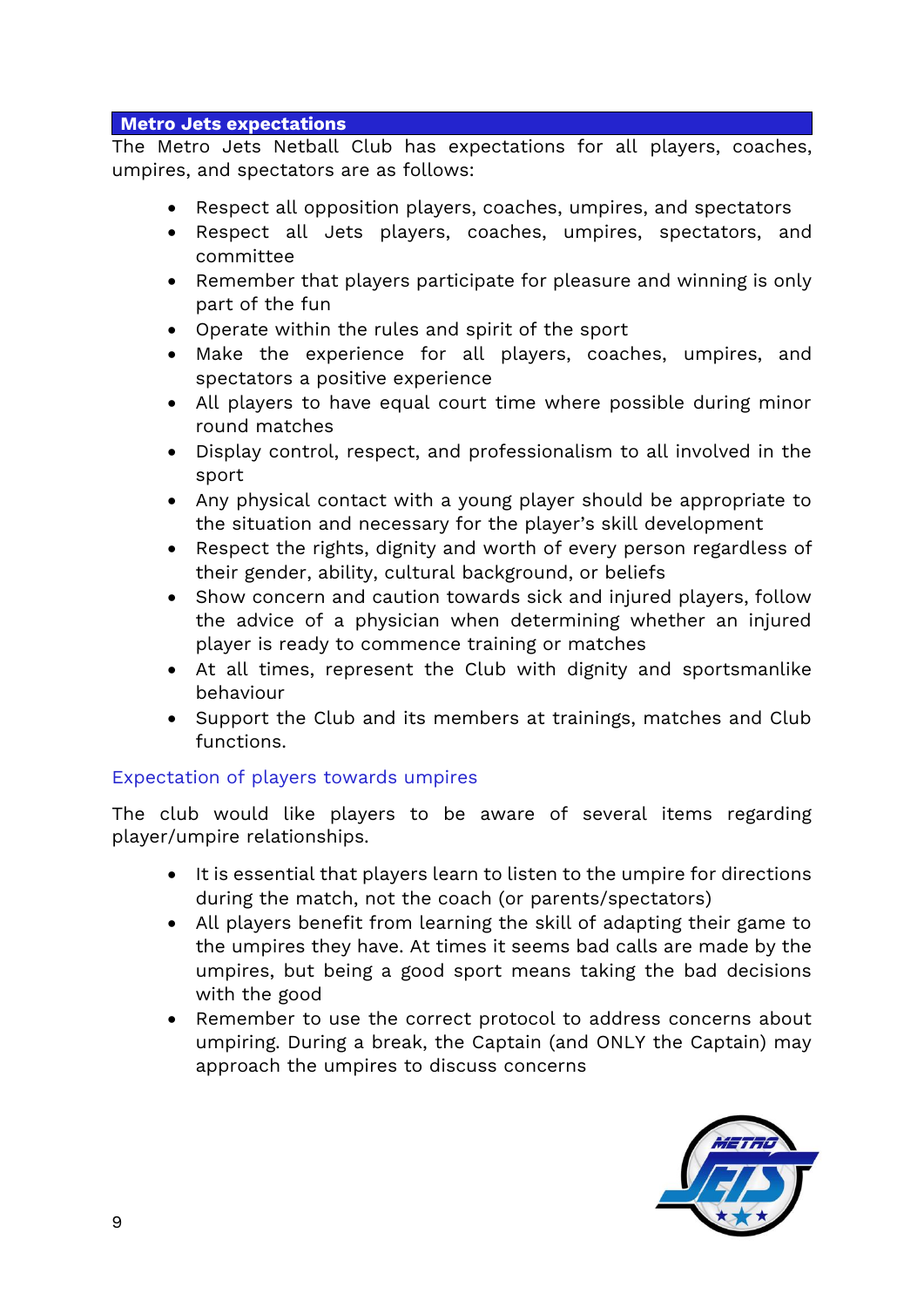• Our umpires are out there to help our teams play their best game. If we don't have umpires, players can't play the game. Please remember to be respectful to all umpires, perhaps even thank them after each game.

#### **Matches and training information**

All Metro Jets teams train and play at Priceline Stadium – 155 Railway Terrace, Mile End. The stadium caters for all levels of competition and is the home of the Adelaide Thunderbirds.

| Grade        | Player age      | Winter games       | Summer games   |
|--------------|-----------------|--------------------|----------------|
|              |                 | (Apr – Sept)       | $(Oct - Mar)$  |
| Sub-primary  | 9/U             | Saturday           | Friday 6:30pm  |
|              |                 | 9:00am             |                |
| Primary      | 11/U            | Saturday           | Friday 6:30pm  |
|              |                 | 9:00am             |                |
| Sub-junior   | $12$ /U         | Saturday           | Friday 7:30pm  |
|              |                 | 10:00am            |                |
| Junior       | 15 <sub>U</sub> | Saturday           | Friday 8:30pm  |
|              |                 | 11:00am            |                |
| Intermediate | 17 <sub>U</sub> | Saturday           | Tuesday 7:00pm |
|              |                 | 12:30pm            | or 8:30pm      |
| Senior       | 18 and over     | Saturday           | Tuesday 7:00pm |
|              |                 | $2:00pm$ or        | or 8:30pm      |
|              |                 | 4:20 <sub>pm</sub> |                |

#### **Match day roles**

As an umpire, you will need to be aware of the roles that people play on match day. It takes many committed people to make it possible for our Metro Jets players to play a game of netball.

#### Primary carer

Each team must have a primary carer (preferably with some form of first aid training) to attend to injuries/illnesses. However, there is no mandatory requirement regarding the first aid training. The primary carer had the duty of care to respond appropriately in the case of injury/illness. The primary carer is the only person allowed on court during an injury timeout unless the injured player needs support to be moved from the court. Coaches and parents are not allowed on court in the process.

Scorer

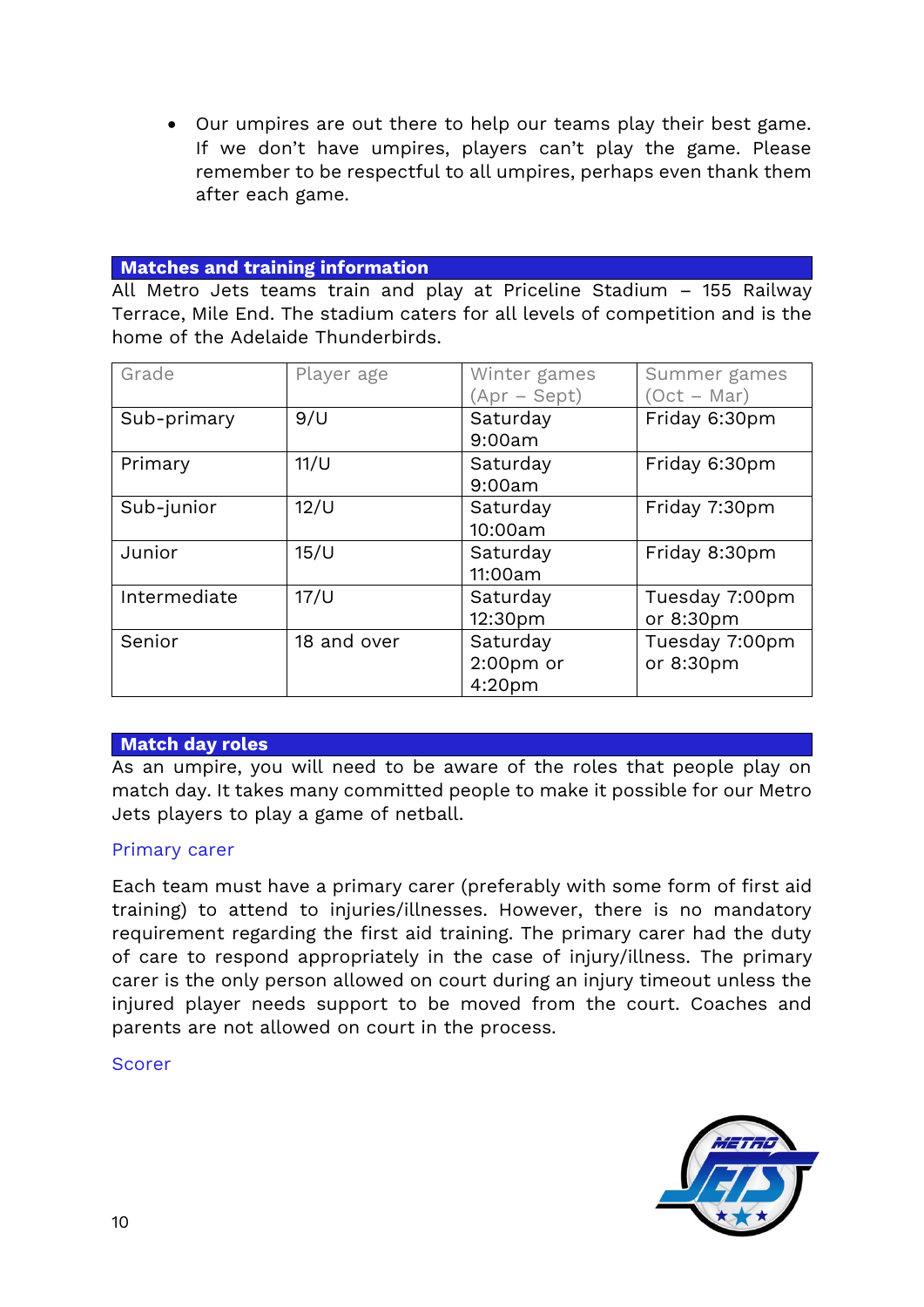All players will go on a roster to provide a scorer and timer throughout the season. The scorer for each team needs to:

- Be over 16 years of age
- Sit or stand with the opposition scorer
- Print the umpires name of the scorecard prior to the match
- Tick the box next to each player's name as they take the court
- Record all centre passes and goals
- Goals must be scored each quarter numerically (ie 1, 2, 3)
- Total the number of goals each quarter
- Confirm scores throughout the match with the opposition
- Total the number of goals for the match
- Both captains are to sign the score card following the match
- Return scorecard to Duty Office following the match

#### Timer

The timer for each team needs to:

- Be over 16 years of age
- Sit or stand with the opposition timer
- If timing quarters, follow the umpire at 10 seconds to go and call "time" when the timer beeps.
- If timing breaks, advise the umpire of 30 seconds, 10 seconds and time.

The home team is always in charge of timing quarters, and this varies depending on the age group. Sub junior, primary and Net Set Go grades have 4 x 10-minute quarters. All Junior, inter and senior grades have 4 x 15-minute quarters. The away team is always in charge of timing breaks and injury time. Breaks are 3, 5, 3 minutes (respectively). Injury time is up to 30 seconds and must be timed.

Timing may also be centrally timed. Refer to most updated information from the Umpiring Coordinator.

**International Netball Federation (INF) – official rule update** 2019 official rule amendment summary

The most recent Rules of Netball handbook can be found online at <https://netball.com.au/rules-netball>

2019 Net Set Go – Set rules

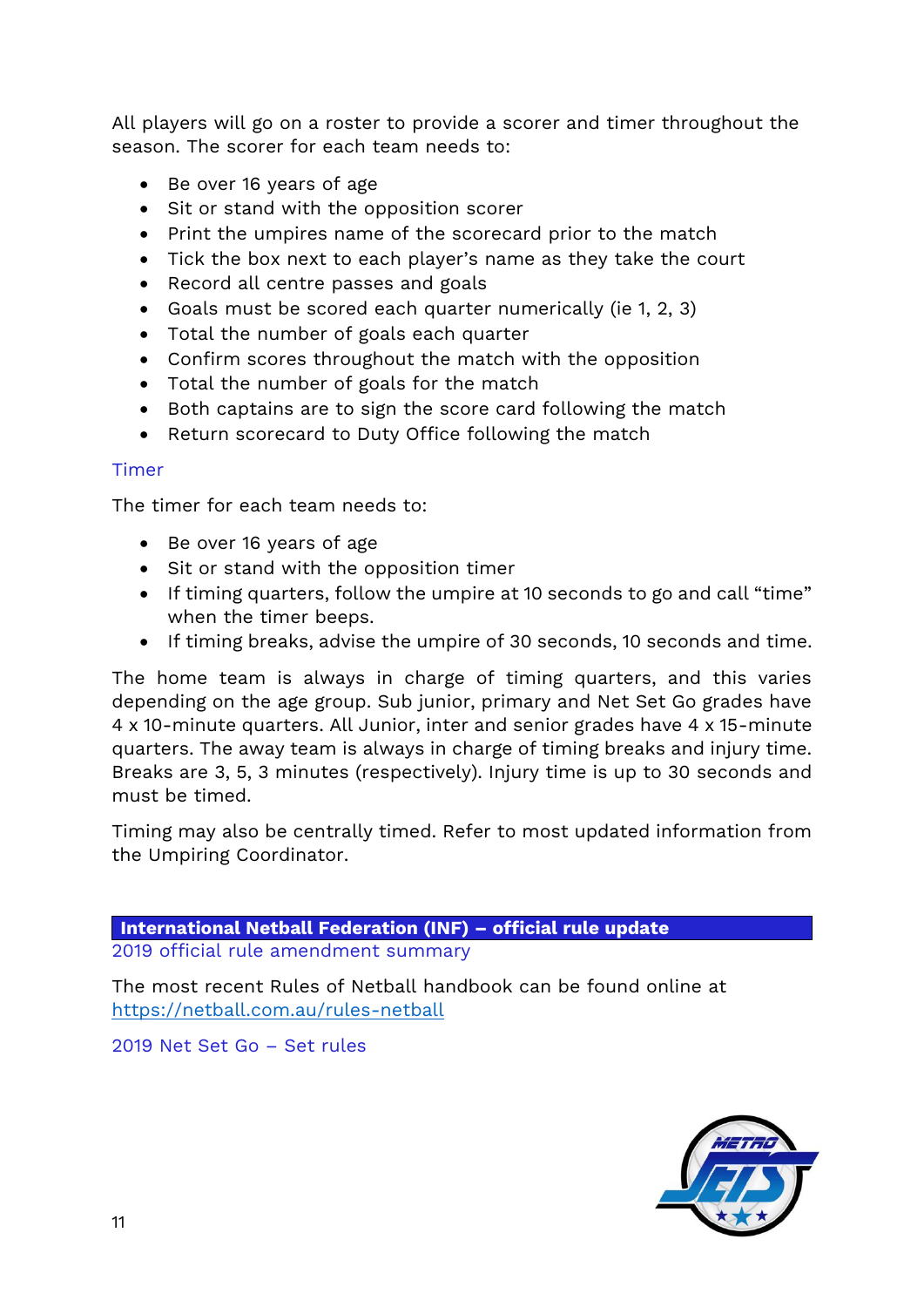#### Please see attached for Net Set Go rules: [https://wa.netball.com.au/sites/wa/files/2021-](https://wa.netball.com.au/sites/wa/files/2021-01/Suncorp%20NetSetGO%20Umpire%20Handbook.pdf) [01/Suncorp%20NetSetGO%20Umpire%20Handbook.pdf](https://wa.netball.com.au/sites/wa/files/2021-01/Suncorp%20NetSetGO%20Umpire%20Handbook.pdf)

#### **National Umpire Development Framework**

Please see below for the National Umpire Accreditation Framework overview, detailing the pre-requisites, pathways, and assessment modules for each badging level of accreditation. This can also be viewed online at: [https://netball.com.au/sites/default/files/2020-02/National-Umpire-](https://netball.com.au/sites/default/files/2020-02/National-Umpire-Development-Framework-2020-Edition.pdf)[Development-Framework-2020-Edition.pdf](https://netball.com.au/sites/default/files/2020-02/National-Umpire-Development-Framework-2020-Edition.pdf)

|  |  |  | Figure 1: National Umpire Accreditation Framework Overview |  |  |
|--|--|--|------------------------------------------------------------|--|--|
|--|--|--|------------------------------------------------------------|--|--|

|                                                                                                                                | <b>PATHWAYS</b>                                                                                   | <b>ASSESSMENT</b>                             |                                                                                                 |                                                   |
|--------------------------------------------------------------------------------------------------------------------------------|---------------------------------------------------------------------------------------------------|-----------------------------------------------|-------------------------------------------------------------------------------------------------|---------------------------------------------------|
| <b>PRE-REQUISITES</b>                                                                                                          |                                                                                                   | <b>Theory Examination</b><br><b>Pass Mark</b> | <b>Practical Test</b>                                                                           | <b>ACCREDITATION</b>                              |
| <b>Foundation Umpire</b><br><b>Online Course</b><br>(integrated with<br>Community<br><b>Officiating General</b><br>Principles) | Participating in Rules<br>Discussion workshops<br>Coaching/Mentoring                              | 70-79%                                        | Local Game<br>(Ladies, Mens<br>or Mixed)<br>$(4 \times 10, 12$ or 15<br>minute quarter<br>game) | C Badge                                           |
|                                                                                                                                | Practice Umpiring at<br>appropriate level<br><b>Attend Umpire</b><br>Development                  | 80-89%                                        | Local Game<br>(Ladies, Mens<br>or Mixed)<br>$(4 \times 15$ minute<br>quarters)                  | <b>B</b> Badge                                    |
| <b>Elite Umpire Course</b><br>Cincludes Advanced<br>Level Officiating<br>General Principles)                                   | Programs<br>Self-Reflection<br>Individual                                                         | 90-100%                                       | State League<br>Game of<br>a suitable<br>standard<br>$(4 \times 15$ minute<br>quarters)         | A Badge                                           |
|                                                                                                                                | Development<br>Community<br><b>Officiating General</b><br>Principles course<br>(available online) | 90-100%                                       | 1 x SSN match<br>or<br>$2 \times ANL$<br>matches<br>$(4 \times 15$ minute<br>quarters)          | <b>AA Badge</b>                                   |
|                                                                                                                                | Advanced Level<br><b>Officiating General</b><br>Principles                                        | N/A                                           | <b>Highest Level</b><br>of Competition<br>in the<br>Country with<br>International<br>Experience | <b>International Umpire</b><br><b>Award (IUA)</b> |

# The C badge criteria can be found online:

[https://netball.com.au/sites/default/files/2019-06/C-Badge-Testing-](https://netball.com.au/sites/default/files/2019-06/C-Badge-Testing-Sheet_FINAL.pdf)[Sheet\\_FINAL.pdf](https://netball.com.au/sites/default/files/2019-06/C-Badge-Testing-Sheet_FINAL.pdf)